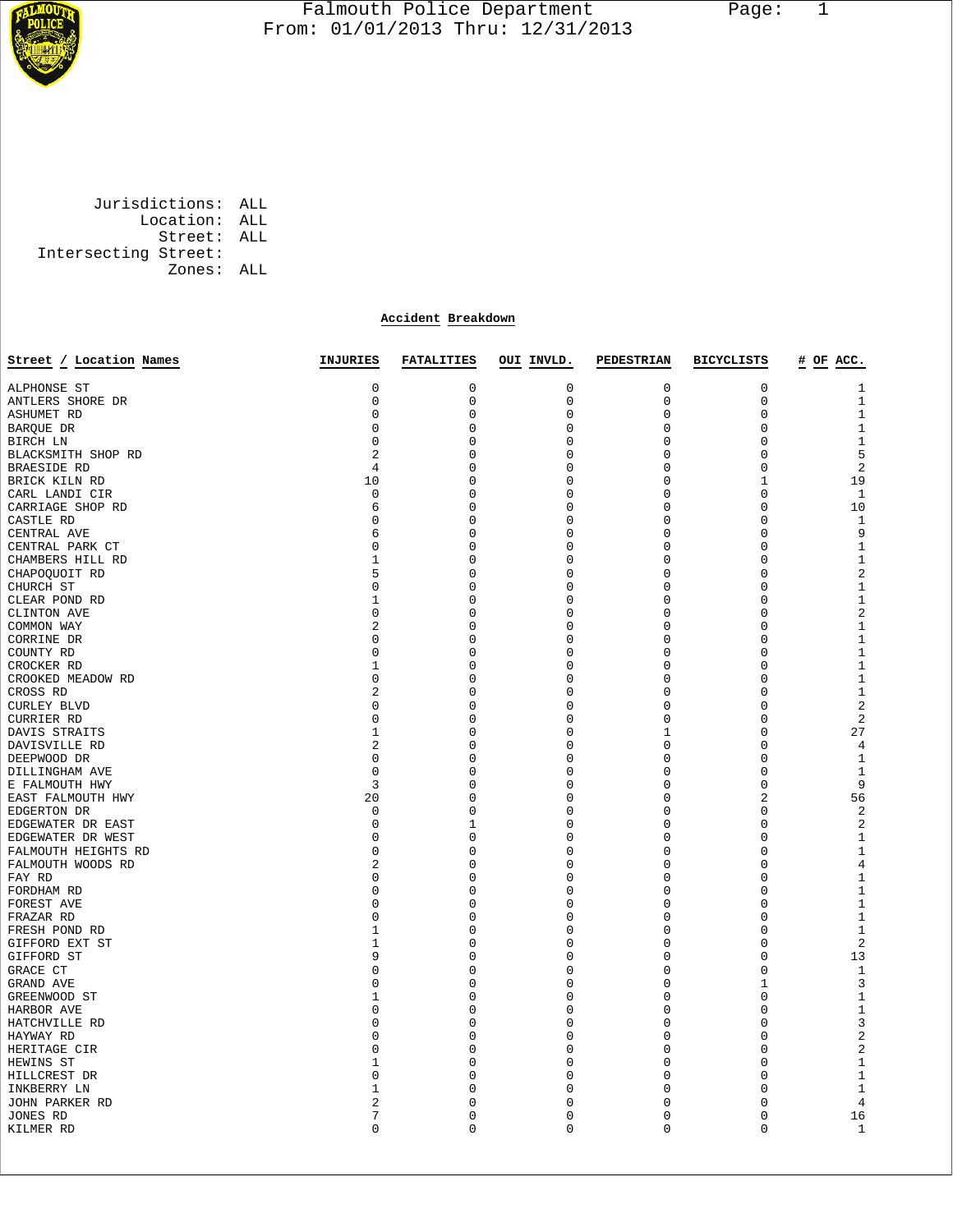## Falmouth Police Department Page: 2 From: 01/01/2013 Thru: 12/31/2013

| KING ST                            | 0       | 0                          | 0                          | 0        | 0            |                     |
|------------------------------------|---------|----------------------------|----------------------------|----------|--------------|---------------------|
| KINGHORN DR                        | 0       | 0                          | 0                          | 0        | 0            | 1                   |
| LAKE SHORE DR NORTH                | 0       | 0                          | 0                          | 0        | 0            | 1                   |
| LAKEVIEW AVE                       | U       | $\mathbf 0$                | 0                          | 0        | 0            | 1                   |
| LITTLE HARBOR RD                   | 0       | 0                          | 0                          | 0        | 0            | 1                   |
| LITTLE ISLAND RD                   | 0       | 0                          | 0                          | 0        | 0            | 1                   |
| LOCUST ST                          | 4       | 0                          | 0                          | 1        | 1            | 7                   |
| LOCUSTFIELD RD                     | 0       | 0                          | 0                          | 0        | 0            | 1                   |
| LODENGREEN DR                      | 0       | 0                          | 0                          | 0        | 0            | 1                   |
| LUSCOMBE AVE                       | 0       | 0                          | 0                          | 0        | 0            | 2                   |
| MAIN ST                            | 15      | 1                          | 0                          | 2        | 1            | 50                  |
| MANCHESTER AVE                     | 0       | 0                          | 0                          | 0        | 0            | 1                   |
| MARAVISTA AVE                      | 6       | 0                          | 0                          | 0        | 0            | 8                   |
| MBL ST                             | 0       | $\Omega$                   | 0                          | 0        | 0            | 1                   |
| MENAUHANT RD                       | 0       | 0                          | 0                          | 0        | 0            | 7                   |
| METOXIT RD                         | 2       | 0                          | 0                          | 0        | 0            | 2                   |
| MIAMI AVE                          | 0       | 0                          | 0                          | 0        | 0            | 1                   |
| MILLFIELD ST                       | 1       | 0                          | 0                          | 0        | 1            | 1                   |
| MINOT ST                           | 0       | 0                          | 0                          | 0        | 0            | 1                   |
| N FALMOUTH HWY                     | 0       | 0                          | 0                          | 0        | 0            | 1                   |
| NASHAWENA ST                       | 1       | 0                          | 0                          | 0        | 0            | 1                   |
| NICHOLS RD                         | 0       | 0                          | 0                          | 0        | 0            | $\mathbf{1}$        |
| NOBSKA RD                          | 0       | 0                          | 0                          | 0        | 0            | 1                   |
| NORTH FALMOUTH HWY                 | 0       | 0<br>$\Omega$              | 0                          | 0        | 0            | 10                  |
| NORTH MAIN ST                      |         |                            | 0                          | 0        | 0            | 2                   |
| NORTH OCKWAY RD                    | 1       | 0                          | 0                          | 1        | 0            | 1                   |
| OCEAN AVE<br>OLD BARNSTABLE RD     | 1<br>11 | 0<br>0                     | 0<br>0                     | 0<br>0   | 0<br>0       | 1<br>16             |
| OLD MAIN RD                        | 0       | 0                          | 0                          | 0        | 0            | 2                   |
|                                    | 1       | 0                          | 0                          | 0        | 0            | $\overline{2}$      |
| OLD MEETING HOUSE RD<br>ORCHARD RD | 0       | 0                          | 0                          | 0        | 0            | 1                   |
| OSTROM RD                          | 0       | $\Omega$                   | 0                          | 0        | 0            | 1                   |
| OX BOW RD                          | 0       | 0                          | 0                          | 0        | 0            | 1                   |
| OYSTER POND RD                     | 0       | 0                          | 0                          | 0        | 0            | 2                   |
| PALMER AVE                         |         | 0                          | 0                          | 0        | 0            | 28                  |
| PAOLA DR                           | 0       | 0                          | 0                          | 0        | 0            | 1                   |
| PINECREST BEACH DR                 | 3       | $\Omega$                   | 0                          | 0        | 0            | 4                   |
| PLUM HOLLOW RD                     | 0       | $\Omega$                   | 0                          | 0        | 0            | 2                   |
| PUNCH BOWL DR                      | 0       | 0                          | 0                          | 0        | 0            | 1                   |
| QUAKER RD                          | 1       | 0                          | 0                          | 0        | 0            | 4                   |
| RAFFI AVE                          | 0       | $\Omega$                   | 0                          | 0        | 0            | 1                   |
| RED BROOK RD                       | 2       | 0                          | 0                          | 0        | 0            | 4                   |
| RT 151                             | 31      | 0                          | 0                          | 0        | 0            | 50                  |
| RT 28 N                            | 0       | $\Omega$                   | 0                          | 0        | 0            | 2                   |
| RT 28 NORTH                        | 0       | 0                          | 0                          | 0        | 0            | 4                   |
| RT 28 S                            | 4       | 0                          | 0                          | 0        | 0            | 3                   |
| RT 28 SOUTH                        | 1       | 0                          | 0                          | 0        | 0            | 5                   |
| SAINT ANNES LN                     | 0       | 0                          | 0                          | 0        | 0            | 1                   |
| SALT SEA LN                        | 0       | $\Omega$                   | 0                          | 0        | 0            | 1                   |
| SAM TURNER RD                      | 0       | 0                          | 0                          | 0        | 0            | $\overline{2}$      |
| SAND POINTE SHORES DR              | 0       | 0                          | 0                          | 0        | 0            | 1                   |
| SANDWICH RD                        | 34      | $\Omega$                   | $\Omega$                   | $\Omega$ | $\mathbf{1}$ | 47                  |
| <b>SCRANTON AVE</b>                | 2       | 0                          | 0                          | 0        | $\mathbf 0$  | 7                   |
| SHORE ST                           | 0       | 0                          | 0                          | 0        | 0            | 1                   |
| SHOREWOOD DR                       | 0       | $\mathbf{0}$               | $\mathbf 0$                | 0        | 0            | 1<br>$\overline{4}$ |
| SIPPEWISSETT RD                    | 1<br>5  | $\mathbf 0$<br>$\mathbf 0$ | $\mathbf 0$<br>$\mathbf 0$ | 0<br>0   | 1<br>0       | 7                   |
| SPRING BARS RD<br>SURF DR          | 2       | $\mathbf 0$                | $\mathbf 0$                | 0        | 0            | 3                   |
| TEATICKET HWY                      | 26      | $\mathbf 0$                | $\mathbf 0$                | 2        | 3            | 95                  |
| TER HEUN DR                        | 5       | 0                          | $\mathbf 0$                | 1        | 1            | 6                   |
| THOMAS B LANDERS RD                | 3       | $\mathbf 0$                | $\mathbf 0$                | 0        | $\mathbf 0$  | 7                   |
| TILLER DR                          | 0       | 0                          | $\mathbf 0$                | 0        | 0            | 1                   |
| TOWN HALL SQ                       | 0       | $\mathbf 0$                | $\mathbf 0$                | 0        | 0            | $\overline{4}$      |
| TROTTING PARK RD                   | U       | $\mathbf 0$                | $\mathbf 0$                | 0        | 0            | 2                   |
| TURNER RD                          | 8       | 0                          | $\mathbf 0$                | 0        | 0            | 8                   |
| TWIN HILL RD                       | U       | $\mathbf 0$                | $\mathbf 0$                | 0        | 0            | 1                   |
| W FALMOUTH HWY                     | U       | 0                          | $\mathbf 0$                | 0        | 0            | 6                   |
| WALKER ST                          | U       | 0                          | $\mathbf 0$                | 0        | 0            | 1                   |
| WAMPUM RD                          | U       | $\Omega$                   | 0                          | 0        | 0            | 1                   |
| WAQUOIT HWY                        | 8       | $\mathbf 0$                | $\mathbf 0$                | 0        | 0            | 17                  |
| WATER ST                           | 1       | $\mathbf 0$                | $\mathbf 0$                | 0        | 0            | 4                   |
| WEST FALMOUTH HWY                  | 2       | 0                          | 0                          | 1        | 0            | 8                   |
| WHITECAPS DR                       | 0       | $\mathbf{0}$               | $\mathbf 0$                | 0        | 0            | 1                   |